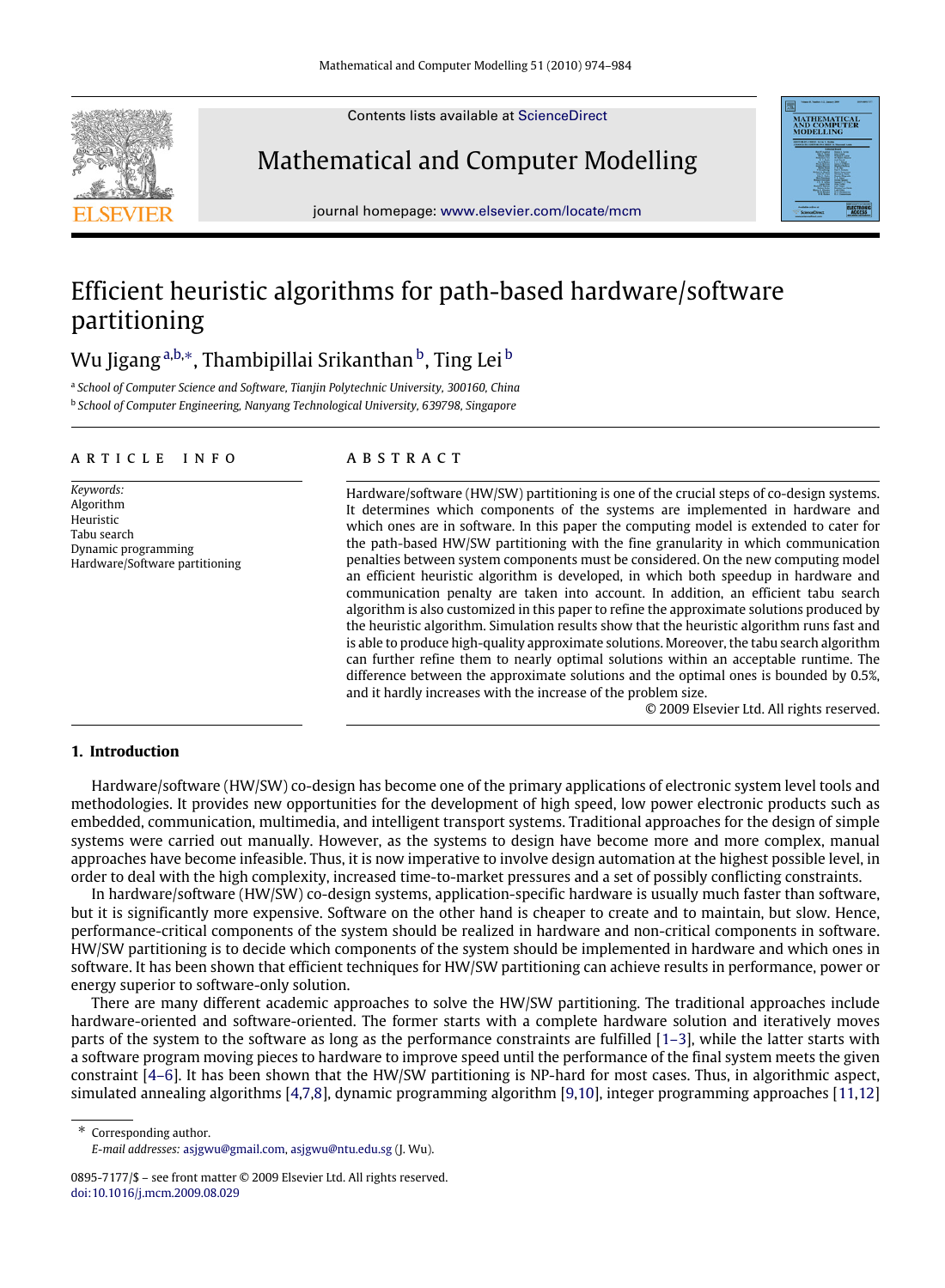<span id="page-1-1"></span>

**Fig. 1.** Computing model comparison for 4 blocks. (a): Old model indicated by inherent speedups and extra speedups [\[9,](#page--1-4)[10\]](#page--1-5). (b): New model indicated by source execution times and all communication times [\[16\]](#page--1-8).

and genetic algorithms [\[13](#page--1-9)[,14\]](#page--1-10) are generally utilized to perform the system partitioning and hardware exploration. All these approaches can work perfectly within their own co-design environments, but it is impossible to compare them, because of the large differences in their co-design environments and the lack of benchmarks [\[15\]](#page--1-11).

Advanced profiling techniques provide us a 'hot path', such as the body of a loop, that consists of the executed components with high frequency in a given application. The HW/SW partitioning for the whole application thus can be approximately solved by efficiently partitioning the selected hot path. This paper focuses on the efficient heuristic algorithms for the HW/SW partitioning on the selected hot path. Initially, we extend the computing model such that all possible communications between the neighboring components are taken into account, in order to better reflect real applications. Then we propose a fast heuristic algorithm on the new computing model to generate an approximate solution with good quality. In order to get nearly optimal solutions, we also customize a tabu search algorithm for the HW/SW partitioning to further refine the approximate solutions. Simulation results show that the proposed tabu search algorithm can refine the approximate solutions, so that the solution error to the optimal ones is no more than 0.5% for the cases considered in this paper, even if the partitioning problem is of fine granularity.

This paper is organized as follows. In Section [2,](#page-1-0) we present the computing models and formal description of the HW/SW partitioning problem. In Section [3,](#page--1-12) we describe the proposed heuristic algorithm followed by the tabu search algorithm. In Section [4,](#page--1-13) we provide the simulation results to highlight the solution quality of the proposed algorithms, by comparing them with the exact solutions. Finally, we conclude our work in Section [5.](#page--1-14)

#### <span id="page-1-0"></span>**2. Computing models and formulations**

In [\[9](#page--1-4)[,10\]](#page--1-5), HW/SW partitioning was described below: the hot path of a given application consists of a sequence of *n* blocks, denoted as  $\mathcal{B} = \{B_1, B_2, \ldots, B_n\}$ , that may be moved between hardware and software. Each  $B_i$  is followed by  $B_{i+1}$  for *i* = 1, 2, . . . , *n* − 1. Hardware blocks and software blocks cannot execute in parallel. The adjacent hardware blocks are assumed to be able to communicate the read/write variable they have in common directly between them without involving the software side.  $H$  denotes the set of blocks assigned to hardware;  $\delta$  denotes the set of blocks assigned to software. The objective is finding a partitioning for B such that  $B = H \cup S$  and  $H \cap S = \emptyset$ , which yields the best speedup while having a total area penalty no more than the available hardware area.

The corresponding computing model utilized in [\[9](#page--1-4)[,10\]](#page--1-5) is shown in [Fig. 1\(](#page-1-1)a), where *sp<sup>i</sup>* denotes the inherent speedup of moving block  $B_i$  to hardware, and  $e_i$  denotes the extra speedup which is incurred because of blocks being able to communicate directly with each other when they are both placed in hardware. It is noteworthy to point out that, communication time becomes more important especially for the fine granularity HW/SW partitioning. However, the computing model shown in [Fig. 1\(](#page-1-1)a) does not completely take the communication time into consideration, *e.g.*, when either of the two neighbors is placed in hardware.

In this paper we work on a new model as shown in [Fig. 1\(](#page-1-1)b) for the HW/SW partitioning, in which all types of the communication time are taken into account, no matter how the blocks implement. We employ the following notations throughout this paper.

•  $s_i$  denotes the execution time of  $B_i$  in software,  $1 \le i \le n$ .